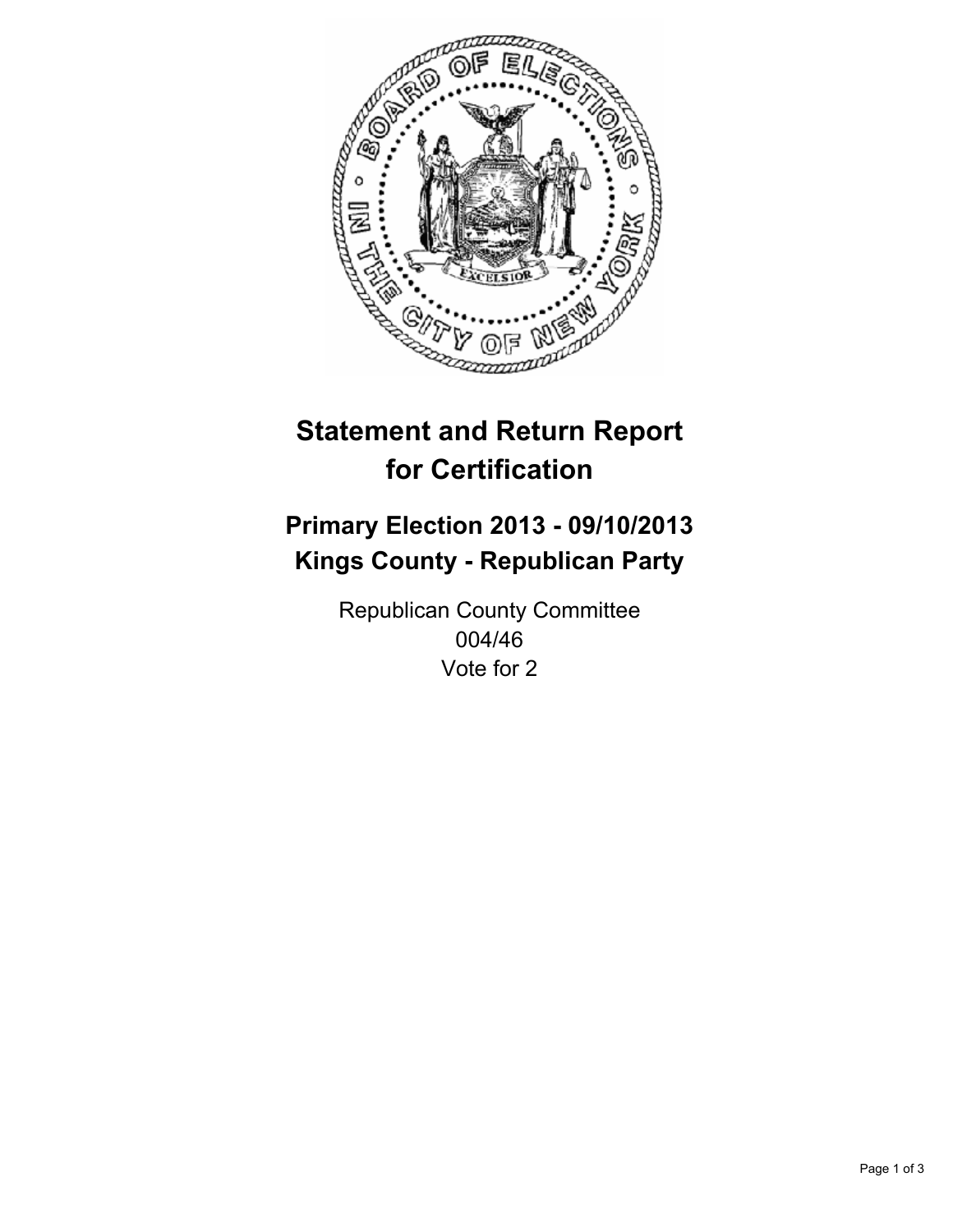

## **Assembly District 46**

| ABSENTEE/MILITARY<br><b>FEDERAL</b><br><b>SPECIAL PRESIDENTIAL</b><br><b>AFFIDAVIT</b><br>NINA DUDKIN<br>ALFRED KARPOVICH<br><b>MIKULAS HLINKA</b><br>PATRICK D. MASCARINI<br><b>Total Votes</b> | <b>EMERGENCY</b> | 0        |
|--------------------------------------------------------------------------------------------------------------------------------------------------------------------------------------------------|------------------|----------|
|                                                                                                                                                                                                  |                  | 0        |
|                                                                                                                                                                                                  |                  | 0        |
|                                                                                                                                                                                                  |                  | 0        |
|                                                                                                                                                                                                  |                  | $\Omega$ |
|                                                                                                                                                                                                  |                  | 0        |
|                                                                                                                                                                                                  |                  | $\Omega$ |
|                                                                                                                                                                                                  |                  | 2        |
|                                                                                                                                                                                                  |                  |          |
|                                                                                                                                                                                                  |                  | 3        |